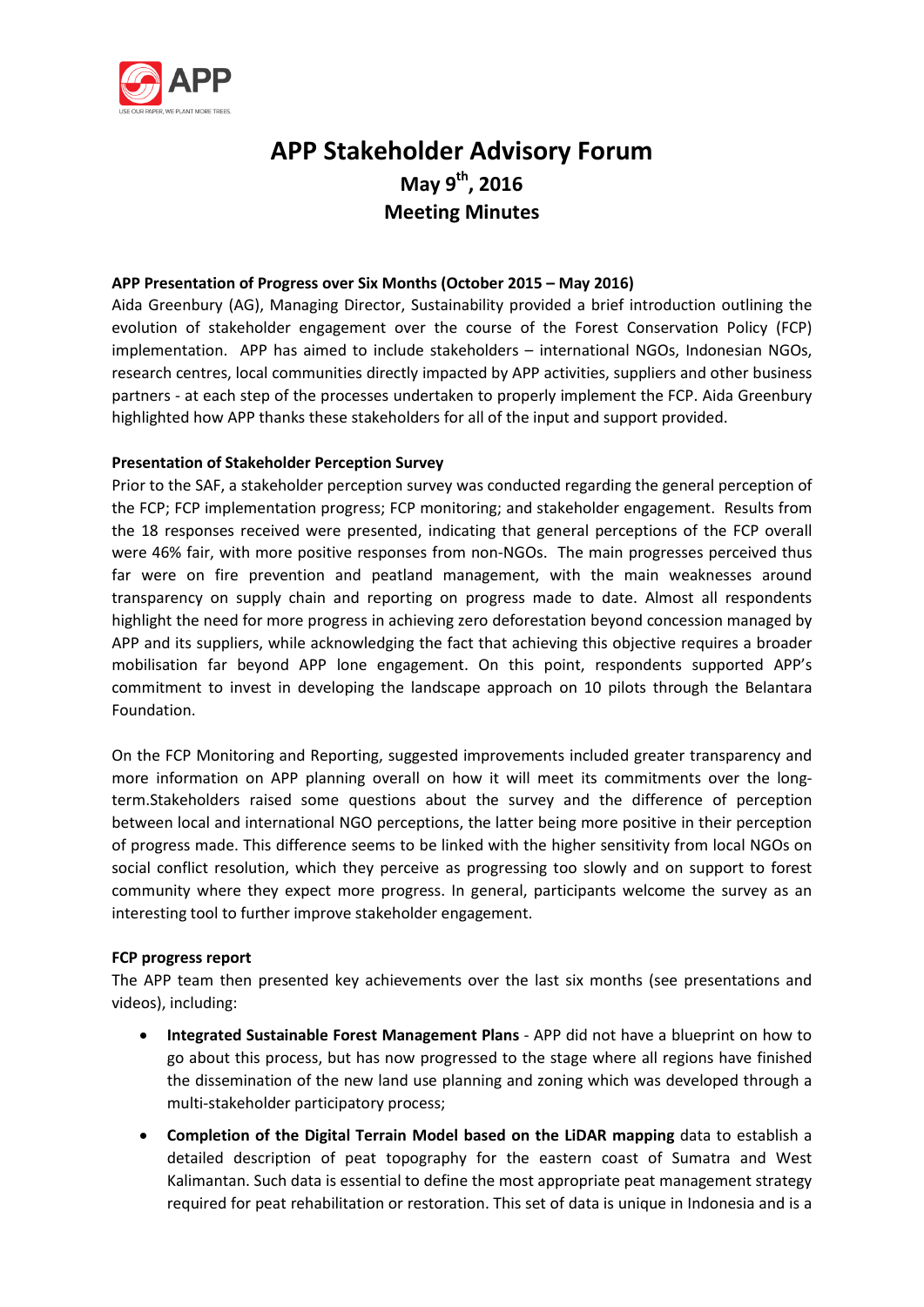

major asset for APP in its efforts to develop its Peatland best practice management plan and to support the Indonesian Government on peat conservation;

- **Retirement of 7000 hectares of plantation** for peat restoration in most critical areas to contribute to wetland habitats protection.
- **Construction of over 5,000 perimeter canal blocks**, where water levels in high risk areas are raised to prevent fires from starting in the first place and establish water reservoirs to help fighting fires.
- **Integrated Fire Management strategy** has been effective so far in our operations in Riau that APP managed to mitigate risks which plagued its operations in previous years;
- APP has completed the planning of the **Integrated Forest and Farming System** in 30 villages with another 50 villages to be completed this year. This programme aims to improve community welfare and reduce dependency on forests for income and livelihoods. The overall programme aims at supporting 500 villages in the course of 5 years with an overall budget of US\$10 Millions.
- **Launch of the Belantara Foundation** in order to provide independent support on achieving APP's 1 million hectare conservation commitment. Belantara Foundation has also hired new people for its management roles, which will increase the Foundation's competency in its effort to achieve its goals.
- Major progress were also made on further developing the **landscape approach** with MoUs signed with key partners in various landscape (Kubu, Berbak Sembilang, Dangku) and other technical partnerships developed in most of the ten landscapes targeted. Most recently, on 6 May, APP signed a partnership agreement with the Global Environment Center on community based multi-stakeholder landscape management, including peat protection and restoration, in the Kerumutan landscape in Riau. This partnership will help to support the MoEF peat conservation program funded by the Global Environment Facility over the next four years.

## **Feedback from Stakeholders**

Stakeholders had the opportunity to provide comments and ask questions based on the presentations. Some concerns where raised on planting acacia on peatland requiring significant drainage efforts. Observers stress the need to move more quickly with the use of alternative varieties that may grow better in rewetted peat areas. APP agreed and highlighted research under development to explore new options that will help combining peat conservation and pulpwood production. In her answer AG stressed the importance of building strategies on reliable data to define long term solution that help achieving sustainable forest management while maintaining the supply chain and preserving labour opportunities.

On the question of the level of transparency for information shared among stakeholders, APP highlighted that they are interested in working with stakeholders on ensuring transparency while being cautious to safeguard themselves against the potential harmful misuse of information. Stakeholder engagement requires common trust. APP is willing to explore new options to further improve stakeholder engagement but also call on stakeholders to understand the sensitivity of some information and the necessity of joining effort to finding solutions together.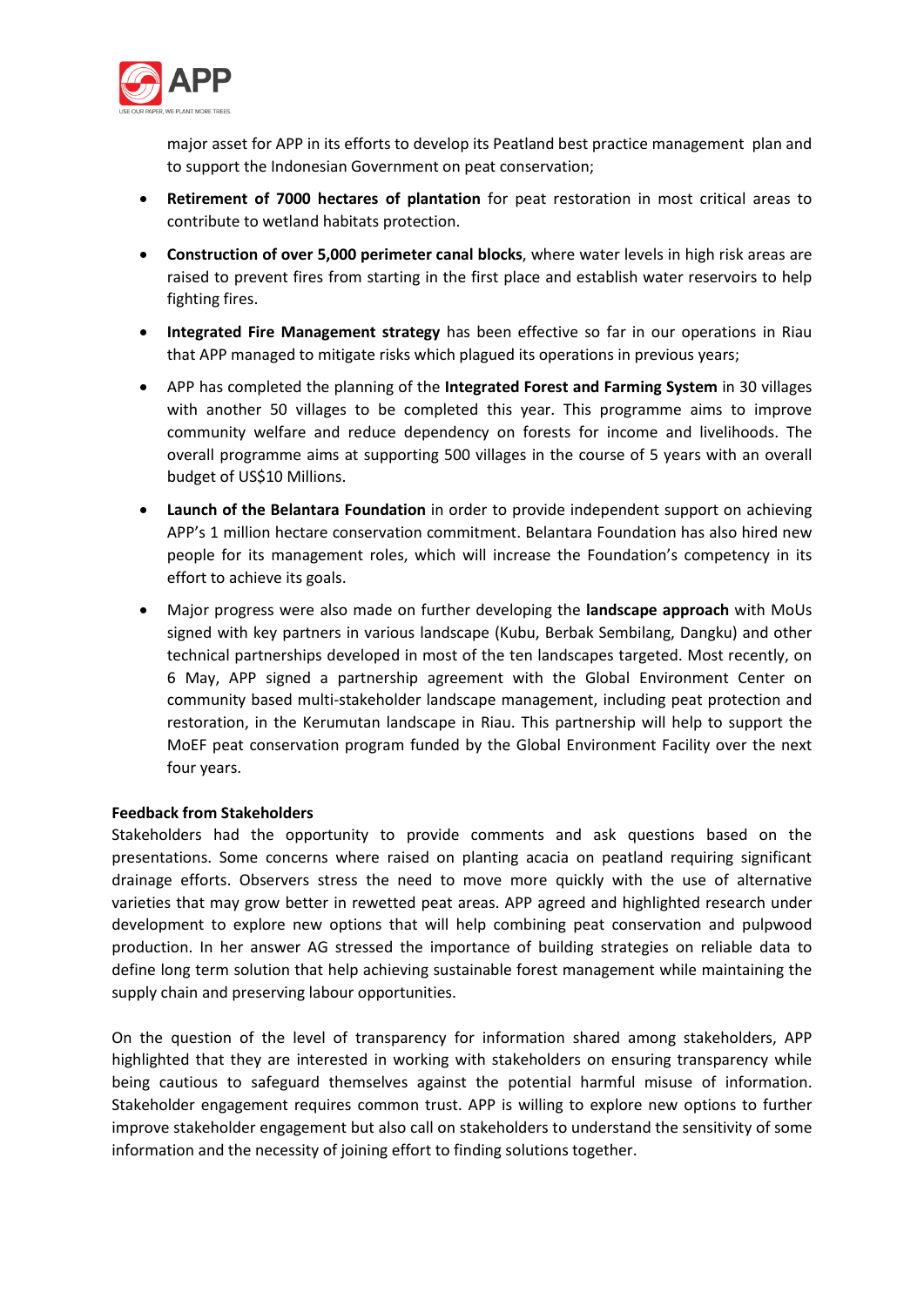

## **Working Groups**

Participants were then separated into two working groups, discussed key challenges and eventually agreed on the following recommendations:

# **Group One: Growing Together – Forests & Communities**

- Mainstreaming Human Rights into Forest Protection Strategy
	- o Moving forward, APP can refer to both global and national guiding principles of human rights to implement into standard FCP processes, at both the local and administrative level.Stakeholders offer to develop more collaboration on conflict resolution.
- Addressing the Complexities of Land Governance in Indonesia
	- o Cultivating local champions across concession areas to support local initiatives covering various aspects of reforestation and conservation can increase awareness on land governance issues.
	- $\circ$  The creation of strong dispute mechanisms and monitoring strategies which are recognized by the government will help enforce existing land tenure and governance agreements.
- Strategy to Encourage Local Stakeholder Involvement
	- o The private sector should facilitate forums bringing together local government officials, CSO, the private sector, and local communities to provide recommendations to the central government and effect change on the ground
	- $\circ$  Training communities in advanced agroforestry methods, and providing means of short, medium, and long-term income through planting mixed crops will help to provide sustainable solutions for the entire community.
	- o The use of local and interactive media can help developing stakeholders and local communities involvement in developing new practices.

## **Group Two: Peatland Management**

- APP should benefit from developing a platform to develop cases studies and assess results achieved in peat management, fire prevention and community development. Interconnections between these three components of long term sustainable forest management need to be highlighted. This platform could then be used to share learnings and provide input to regulators on issues that may hamper efforts to promote sustainable management of the forest (land tenure management, corruption, etc.)
- This platform should then propose NGOs, research institutions, academic institutions to review existing regulation and their effectiveness and identify gaps to peatland management, forest protection and landscape approach.
- APP should connect more with local government in sharing information on peatland in order to further progress policy recommendations at national level.
- Address peat management issue through existing platforms like Fire Free Alliance and/or standards such as SVLK, HCS, PHPL, IFCC, PEFC, FSC, HCS in order for these standard to better integrate the challenges of sustainable management of peat.
- Working with the community to change conflict into positive collaboration through the Integrated Forestry and Farming System, transferring community to mineral soil, instead of on peat soil.